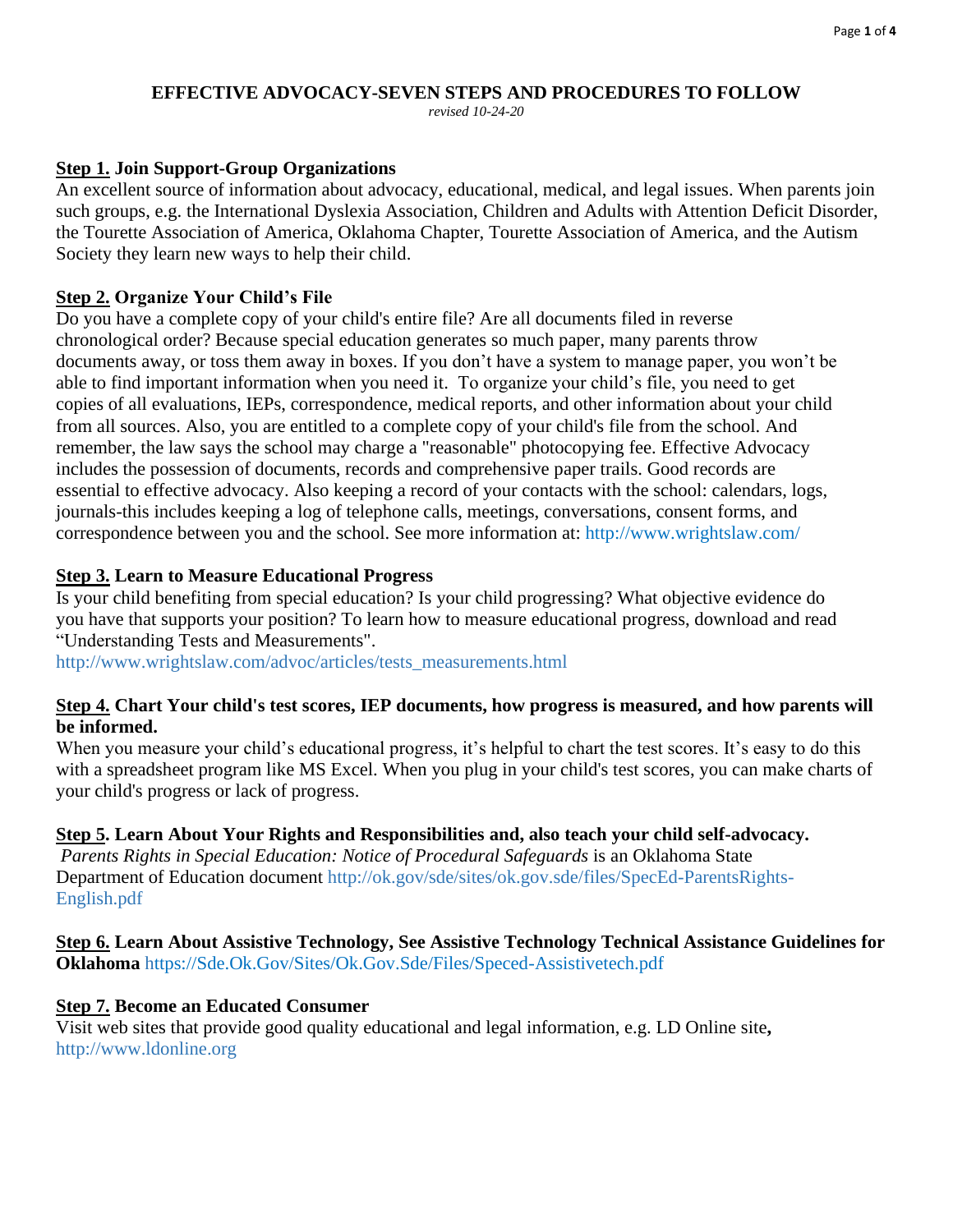# **Create Paper Trails**

When you deal with a bureaucracy like the Internal Revenue Service or your state tax department, you know that you need to keep detailed records. Many parents do not realize that their school districts are bureaucracies too. Keep a record of your contacts with the school. Your log should include telephone calls and meetings, conversations, and correspondence between you and the school. Keep copies of all letters, reports, and consent forms. Also see:<http://www.wrightslaw.com/advoc/articles/advo.create.trails.htm>

# **Train yourself to write things down** "*If a statement is not in writing, it was not said*."

If you have a dispute with the school, your contact log is independent evidence that supports your memory. Make your requests in writing. Write polite follow-up letters to document events, discussions, and meetings. Documentation that supports your position is a key to resolving disputes early. Your tools are simple:

- 1. Logs
- 2. Calendars
- 3. Journals

# **Documents, Support, Memories, and Testimony**

Approach schools from a cooperative, **NOT** an adversarial perspective. If you have a dispute with the school, you should assume that you will testify about your recollections. Memories are unreliable and influenced by emotions. If your problems boil down to your word against the word of a school employee, you are not likely to prevail without proper documentation. However, if your recollections are supported by a journal, contact log or calendar that describes the problem or event, you will be in a stronger position. Your journal or log should be contemporaneous -- that is, written when the events or incidents occurred. If you can produce a letter that describes what the school agreed to do or refused to do, your position will be stronger. If the school asks you to sign a consent or permission form, get a copy for your records. Your copy establishes what you agreed to.

## **Documents Answer Questions**

*Documents provide answers to "Who, What, Why, When, Where, How and Explain" questions.*

- 1. What services or supports did the school agree to provide?
- 2. What services or supports did the school refuse to provide?
- 3. What reasons did the school give for their refusal?
- 4. Who attended the meeting when these decisions were made?
- 5. Why was the parent not advised about this meeting?
- 6. When was this meeting held?
- 7. When did the parent receive the IEP in the mail?
- 8. When did the school inform the parent about this change in program and placement?
- 9. Explain how the new IEP was implemented.

# **Logs, Calendars, and Journals**

## **Your Contact Log**

Use a log to document all contacts between you and the school. Your log should include telephone calls, messages, meetings, letters, and notes between you and the school staff.

| <b>Figure 1</b> |                       | Contact Log: Telephone Calls, emails, meetings |
|-----------------|-----------------------|------------------------------------------------|
|                 | Who                   |                                                |
|                 | 2. When               |                                                |
|                 | 3. What you wanted    |                                                |
|                 | 4. What you were told |                                                |
|                 | 5. Notes              |                                                |

*Figure 1 a contact log for telephone calls*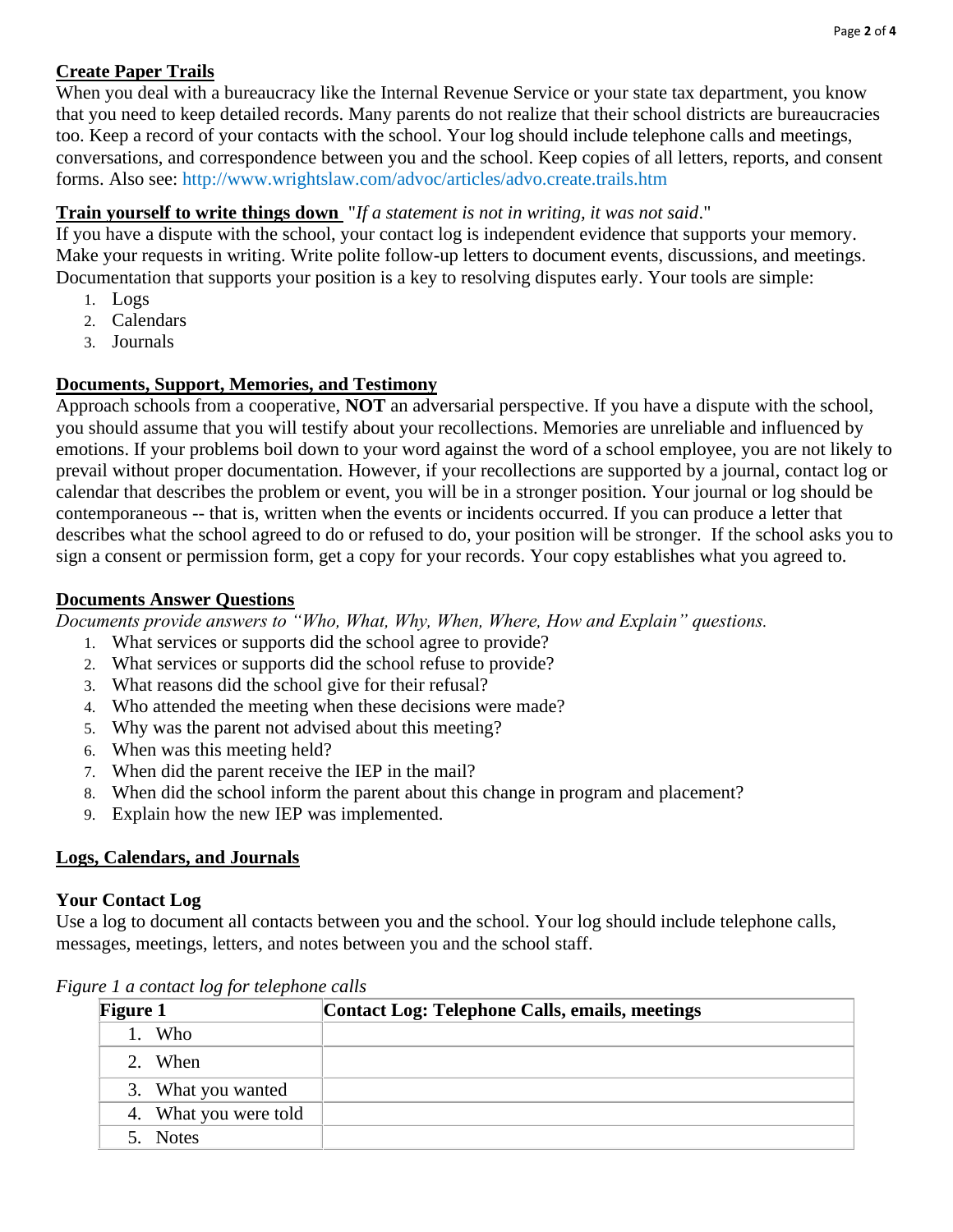*Figure 2 logging a school phone call*

| ,,,,,,,,<br><b>Figure 2</b> |                       | Contact Log: Telephone call from parent to school                                                                    |
|-----------------------------|-----------------------|----------------------------------------------------------------------------------------------------------------------|
|                             | 1. Who                | Emily Jones, Guidance Counselor. 555-1212                                                                            |
|                             | 2. When               | $[09/30/01, 9:15$ am                                                                                                 |
|                             | 3. What you wanted    | Requested information about accommodations that Mark will receive<br>when he takes state achievement test next week. |
|                             | 4. What you were told | Mrs. Jones will put information in an envelope. I will pick it up at the<br>school after 4 pm tomorrow.              |
|                             | <b>Notes</b>          |                                                                                                                      |

### *Figure 3 logging a problem*

| <b>Figure 3</b>       | Contact Log: Telephone call from school to parent                                              |
|-----------------------|------------------------------------------------------------------------------------------------|
| 1. Who                | Dr. Matthews, assistant principal. 444-1212                                                    |
| 2. When               | $ 09/25/01, 10:15$ am                                                                          |
| 3. What you wanted    | He left message on my office voicemail to advise that he suspended<br>Chris from school again. |
| 4. What you were told | Did not speak to him. I called him at school 3 times today. He did not<br>return my calls.     |
| 5. Notes              | This is 3rd time Chris has been suspended since school started 3 weeks<br>ago.                 |
|                       |                                                                                                |

*Figure 4 documenting conversations and meetings* 

| <b>Figure 4</b> |                    | <b>Contact Log Entry: Meeting with teacher</b>                           |
|-----------------|--------------------|--------------------------------------------------------------------------|
|                 | 1. Who             | Meeting with Mrs. Smith, social studies teacher, about Joey's grades and |
|                 |                    | need for accommodations.                                                 |
|                 | 2. When            | $09/25/01$ at 3:30 pm                                                    |
|                 | 3. What you wanted | Want Mrs. Smith to provide the accommodations in Joey's IEP.             |
|                 | 4. What you were   | She is stressed out because she has 15 special ed kids and no help. She  |
|                 | told               | doesn't believe in accommodations. Says they are unfair to other kids.   |
|                 | 5. Notes           | Joey is failing social studies.                                          |

## **Your Calendar**

Many parents like to record their appointments in a monthly or "Year at a Glance" calendar. Calendars can provide good evidence about meeting dates, times, and who attended. Write a description of what happened at the meeting in your journal or log and and do not throw your calendar away at the end of the year!

# **Your Journal**

Your journal is like a diary and should be clear and legible. If you request a due process hearing, your journal may be important evidence in your child's case. Your writings, journals, logs, calendars, and letters may be subpoenaed by the school district. Assume that school personnel and their attorney will read your papers. Stick to the facts. Do not use the journal to report your feelings and frustrations. When you write into your journal, write to the Stranger who has the power to fix problems. When the Stranger reads your journal, the Stranger will understand your perspective and want to fix your problems.